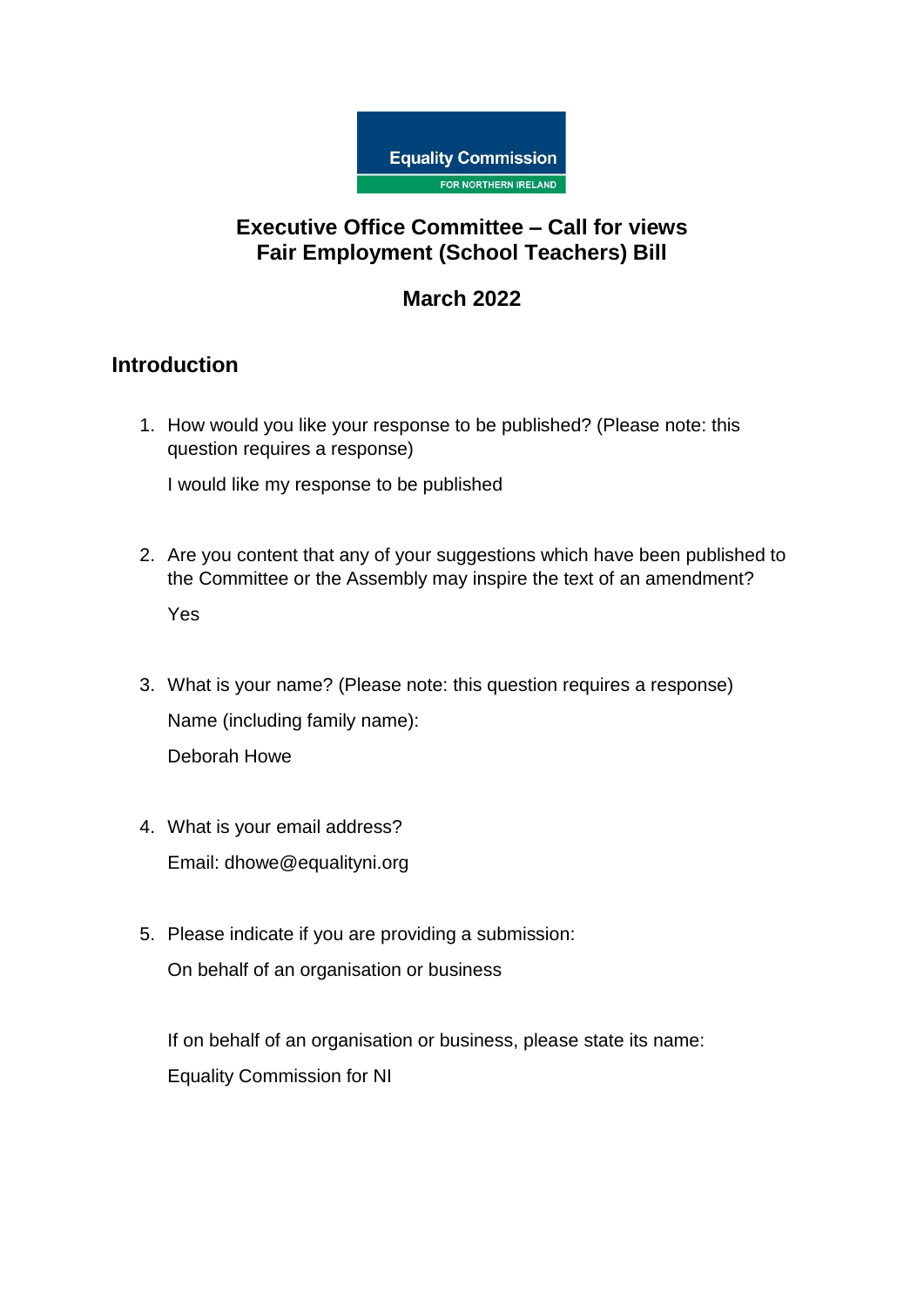And please tell us briefly how the organisation or business relates to the subject matter of the Bill:

The Equality Commission has a statutory responsibility to keep the exception under review.

## **Call for Evidence and Views**

6. Do you think the exemption for school teachers should be removed from the 1998 Order?

Yes

Please expand on your answer:

The Commission's long-standing view is that the exception in the employment provisions of the Fair Employment and Treatment (NI) Order 1998 should be removed.

The Commission is of the view that all teachers should be able to enjoy the same legislative protection as other workers. All Teachers should be included in monitoring and review requirements, as are all other occupations.

7. The majority of religious instruction happens in primary schools. Do you think primary schoolteachers should still be exempt, but the exemption for postprimary schools be removed?

Yes

Please tell us why:

The Commission's longstanding view is that all teachers should be able to enjoy the same legislative protection as other workers. Our long-standing recommendation is that the exception should be removed.

In 2004 we recommended the removal of the exception at secondary level. We noted that if the Exception was to be 'retained in relation to recruitment of teachers in primary schools, this should be a staging post towards its eventual removal'.

In 2009, the Commission reaffirmed its view that all teachers should be able to enjoy the same legislative protection as other workers. At that time the Commission recommended "early consideration as to whether the exception should also be removed as regards primary level schools".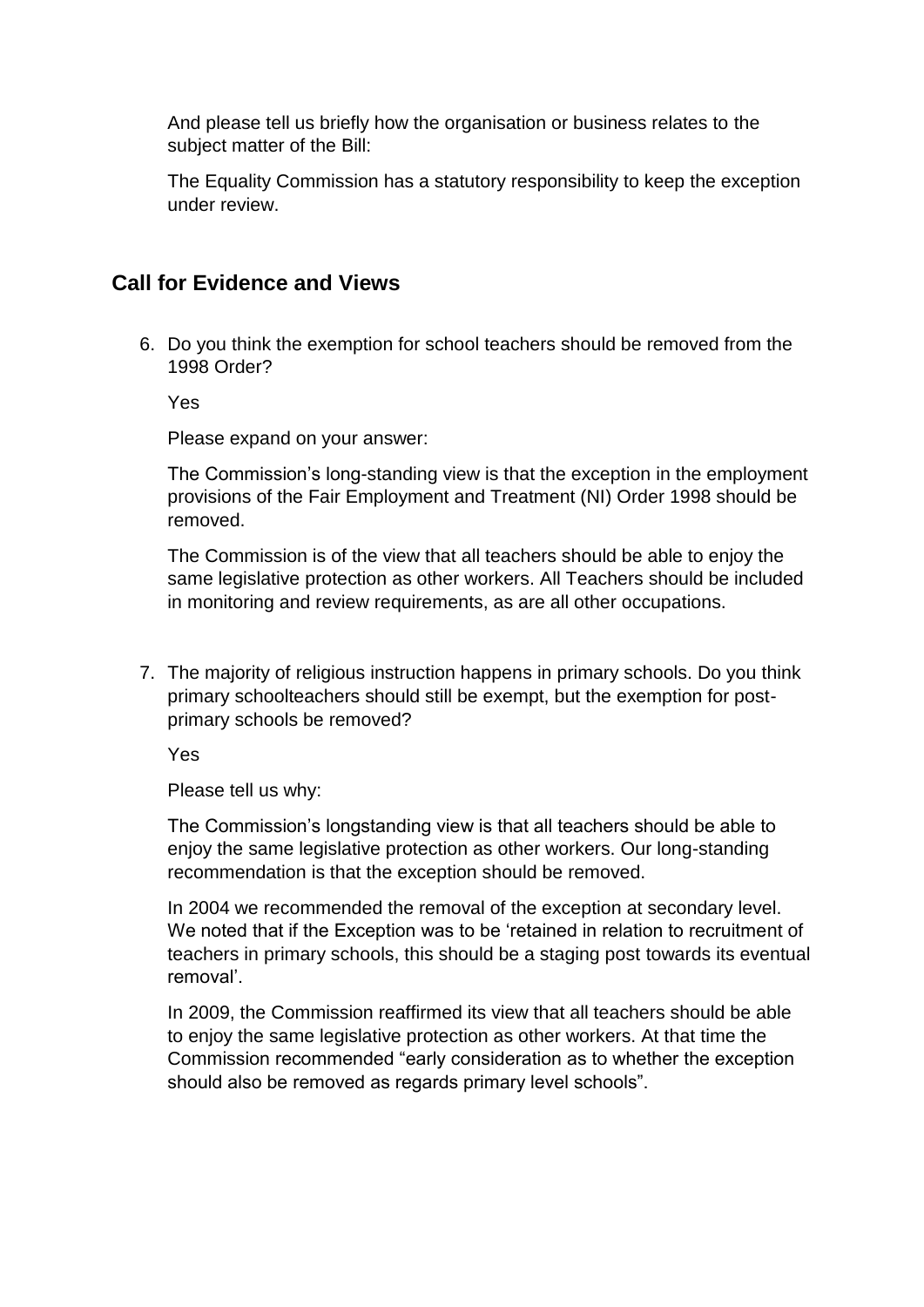In 2004, the Commission also recommended that all teachers (primary and post-primary) should be included in monitoring and review requirements, as are all other occupations.

8. If the exemption were to be removed from either level, are there transitional or permanent arrangements you think should be put in place?

Yes

If so what would you suggest?

Staged or transitional arrangements could potentially, for example, allow for the anti-discrimination provisions to come into force, while allowing for a short lead time for the mechanisms and training for monitoring to be put into place. If there was a persuasive argument for phased removal, such arrangements could potentially be used to progress the removal of the exception at postprimary level, with primary schools to follow thereafter.

Any staged or transitional arrangements should however have clearly defined timelines /conditions for the completion each stage and set out the overall conditions / date for completion of overall implementation so as to ensure full implementation (however that is defined by the drafters) is achieved in practice.

9. Do you have any other suggestions in relation to this Bill?

Any Other suggestions in relation to this Bill?

The Commission would welcome consideration of the following points in relation to the Bill:

- The costs of implementation should be assessed and resourced. These may include costs associated with Fair Employment Monitoring requirements, and the provision of advice services, including via the Commission. In addition, there may be legal, Tribunal and conciliation costs associated with the exercise of the newly conferred antidiscrimination rights.
- It is possible that a particular impact of the removal of the Teachers Exception may be an increased scrutiny of recruitment criteria and/or an increased desire to rely on genuine occupational requirement exceptions.

Within integrated schools, where it is necessary to ensure a workforce which includes Protestants, Roman Catholics and those of other and no